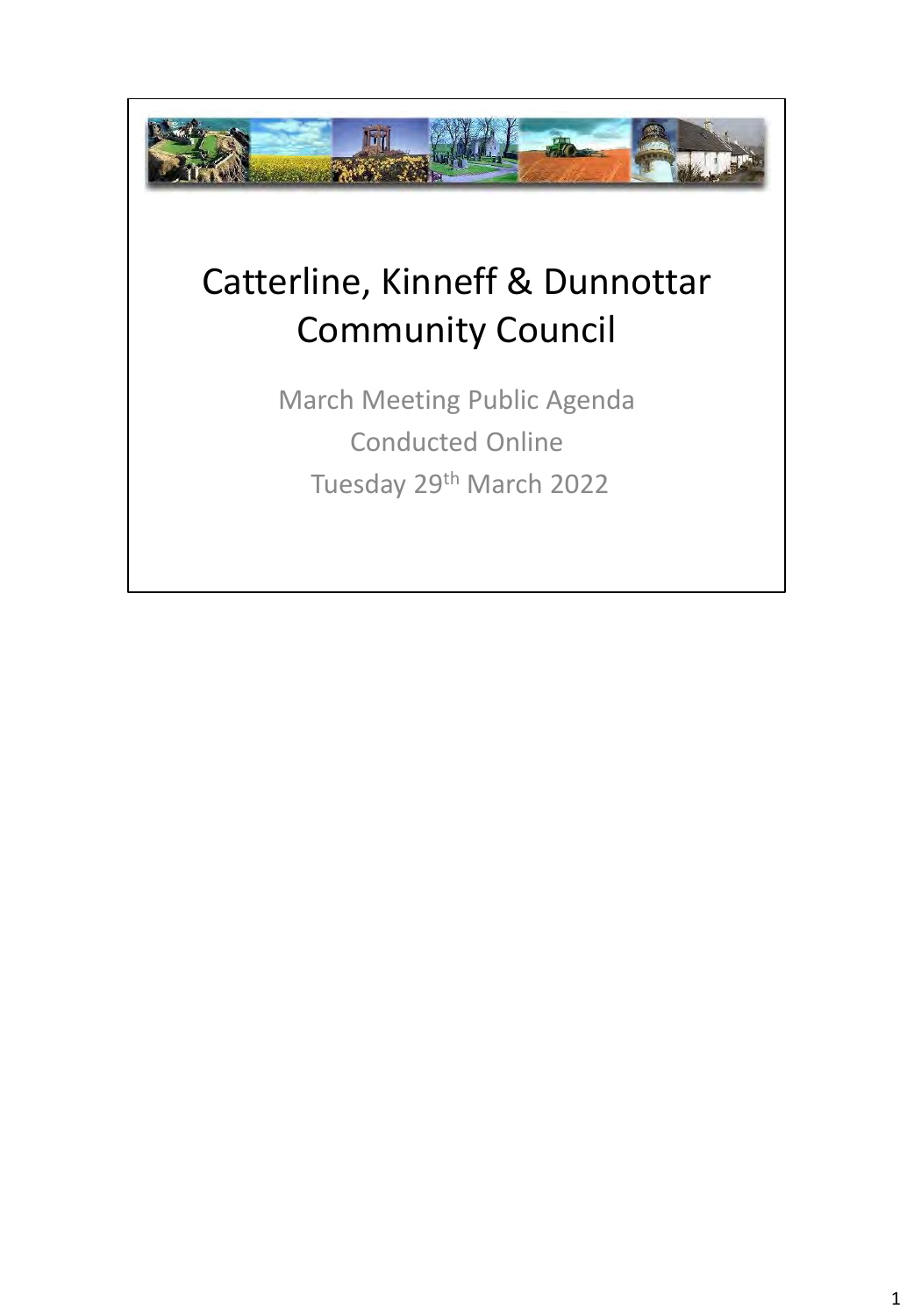### Agenda



- 1. Attendees and Apologies
- 2. Previous Meeting Action Points
- 3. Police Update
- 4. Community Funding and Kincardineshire Development Partnership (KDP)
- 5. Treasurer Report
- 6. New Planning Applications and Updates
- 7. Correspondence
- 8. Roads and Transport
- 9. Catterline Braes (CBAG)

10. A.O.B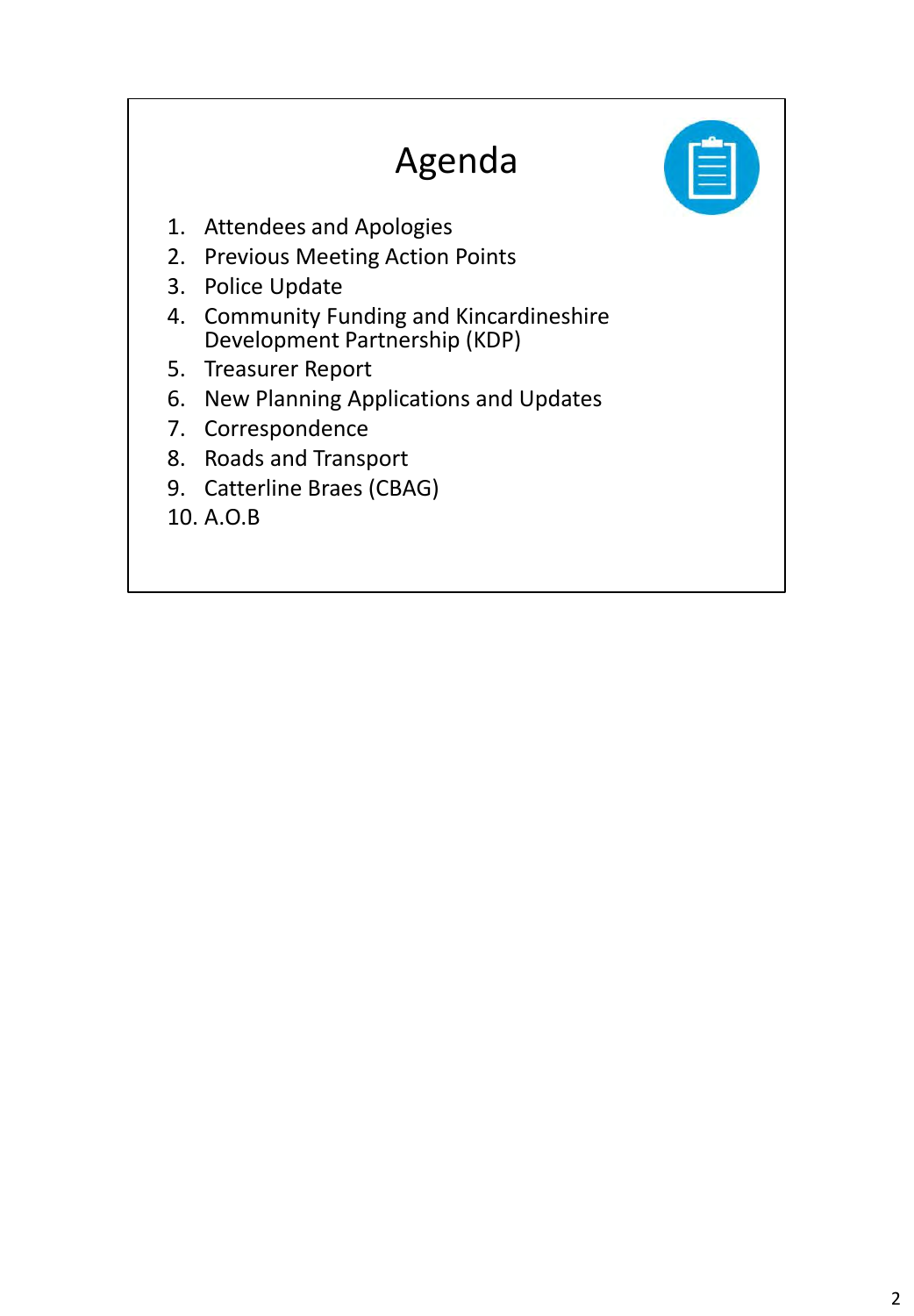

List of potential attendees – Council members; Piet voor de Poorte (Chair and Webmaster) Chris Wicks (Vice-Chair) Steven Wilson (Treasurer) Duncan Grassick (Secretary) Duncan Talbert (Planning Secretary) Phil Murray Eeva-Kaisa Arter Georgie Evans

Other past attendees; Cllr George Carr, Cllr Jeff Hutchison Diane Henderson (Aberdeenshire Council) PC Marc Camus Scott Begg (UCW Energy)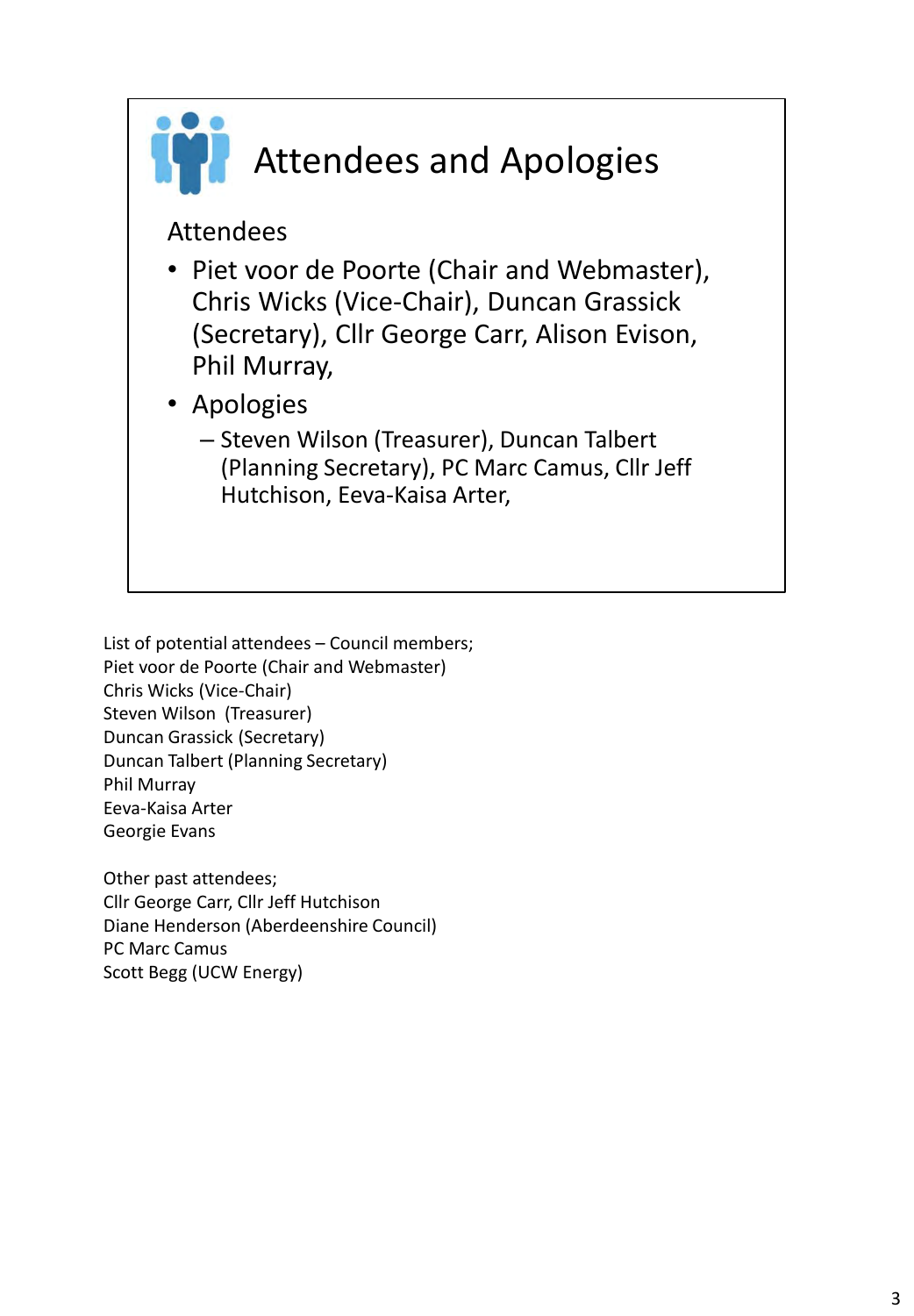

| Minutes of February Meeting Approved: | Pieter voor de Poorte |
|---------------------------------------|-----------------------|
|                                       |                       |

Seconded: Duncan Grassick

Two units of defibrillartors and two heated boxes are due for delivery in the near future

Alison Evison is standing as an independent Mearns candidate and is from Inverbervie.

Confirmation that the Catterline Gala is not going ahead in 2022. Kinneff Hall has floated the idea of a joint event between the two areas. Contact has been made with the various groups to try to progress.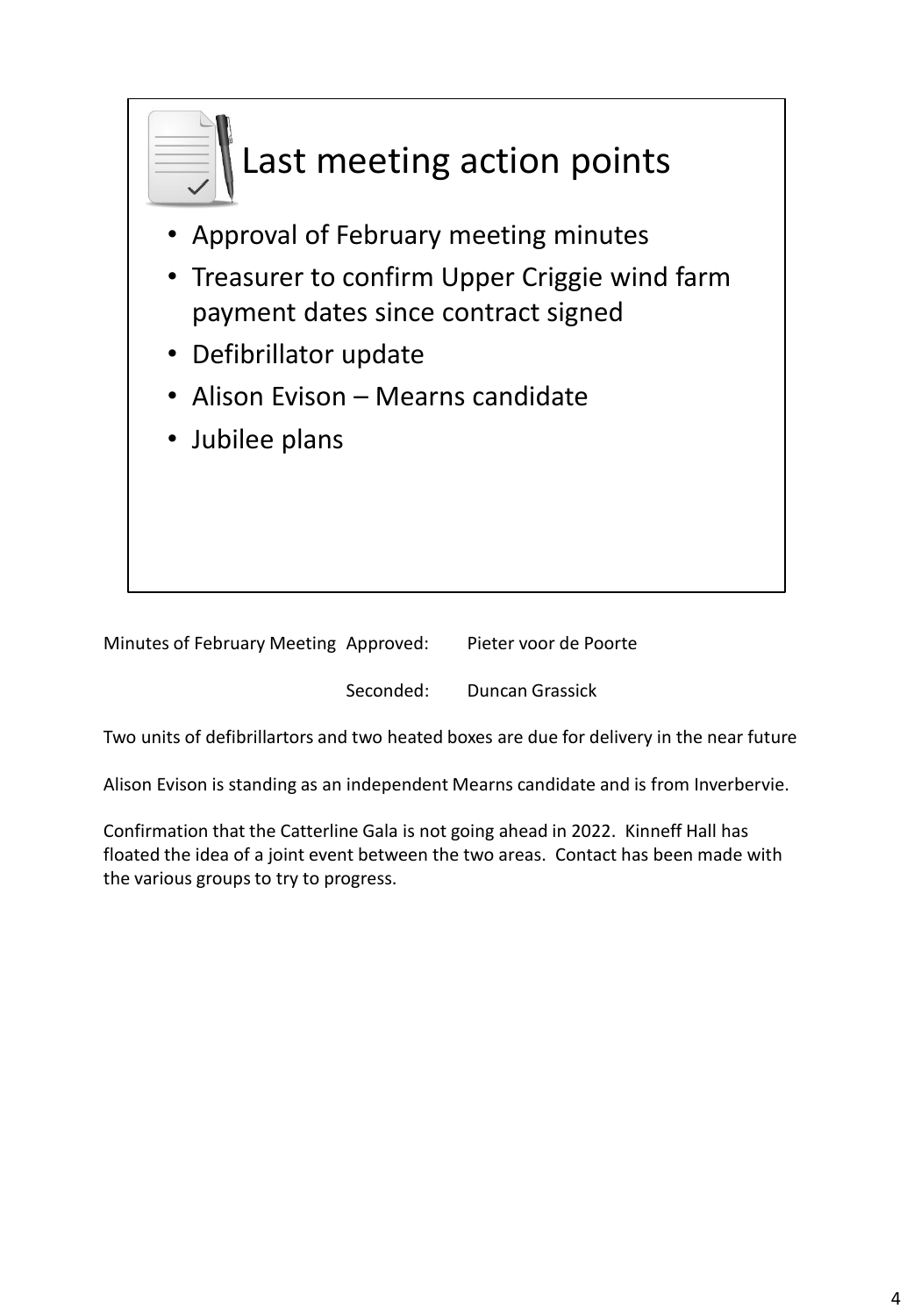

## Police Report

February report still to be distributed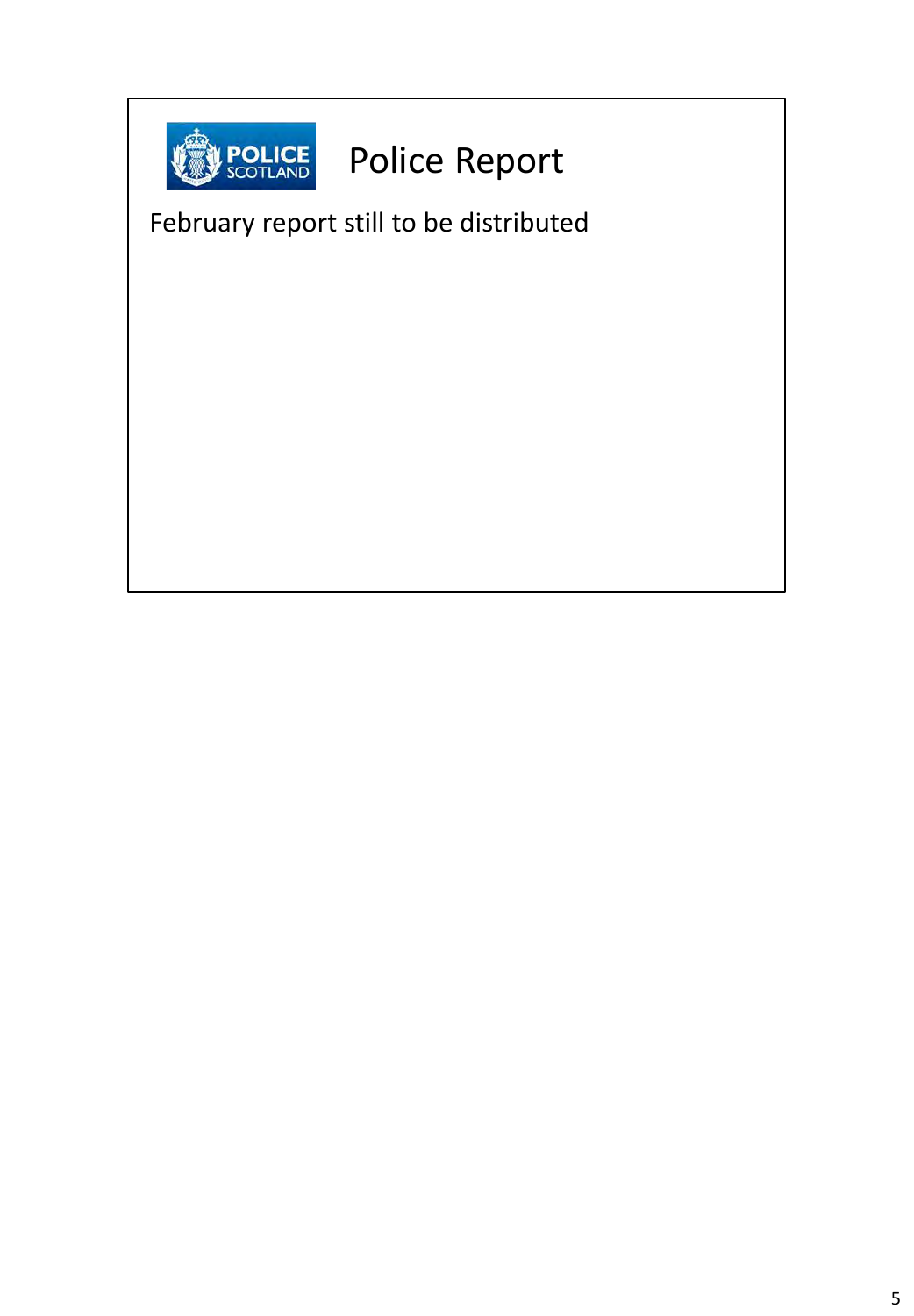#### Community Funding and KDP

- Clarification on Upper Criggie funding outstanding
- St. Johns Hill Wind Farm now open for applications until 31<sup>st</sup> March
- Hillhead of Auquhirie Wind Farm Fund open for applications on the 1<sup>st</sup> April
- CKDCC Funding Sources
	- http://kdp.scot
	- https://www.avashire.org.uk/funding.html

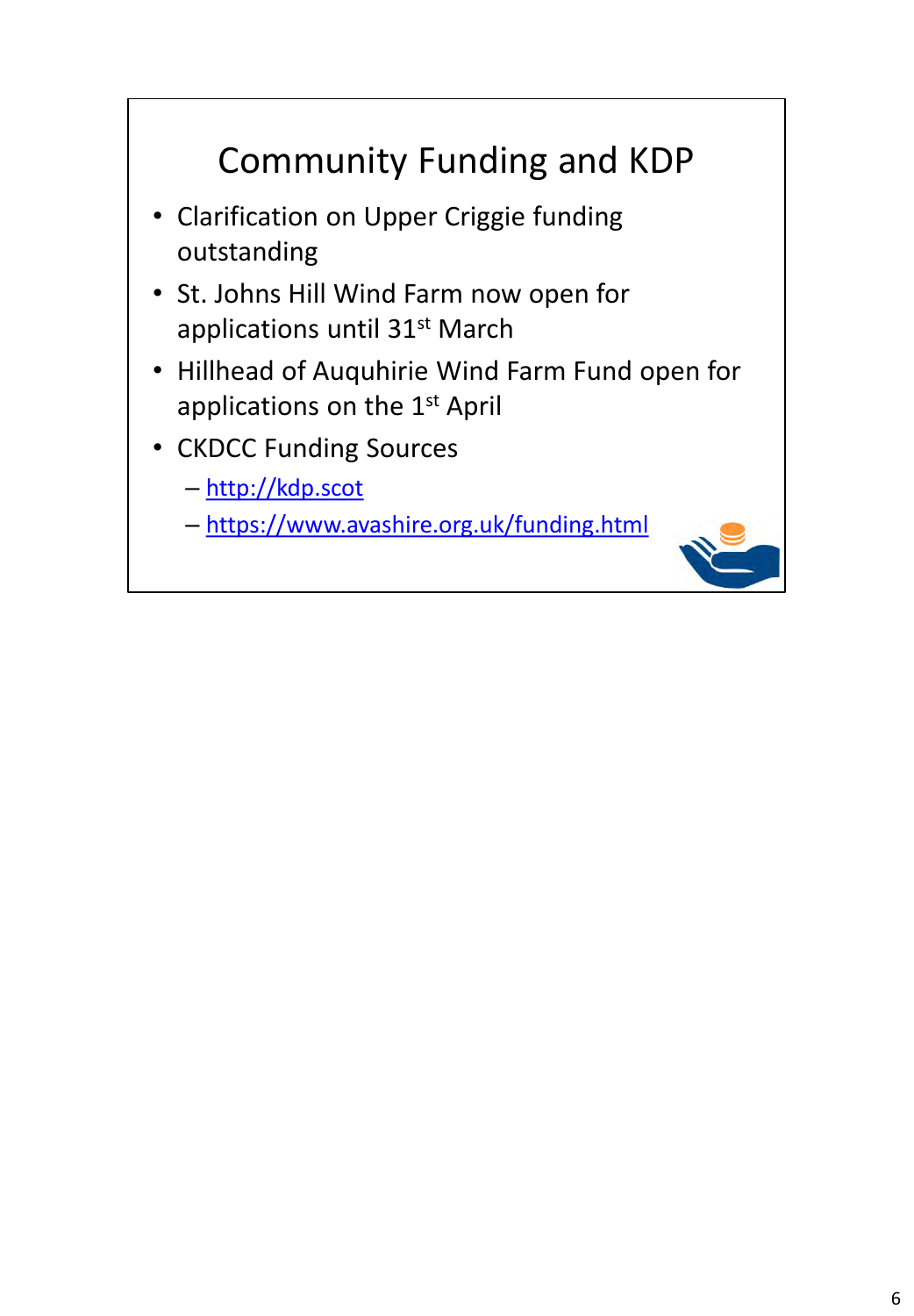

Treasurer to confirm updated current account amount based on the addition of the Aberdeenshire Council grant.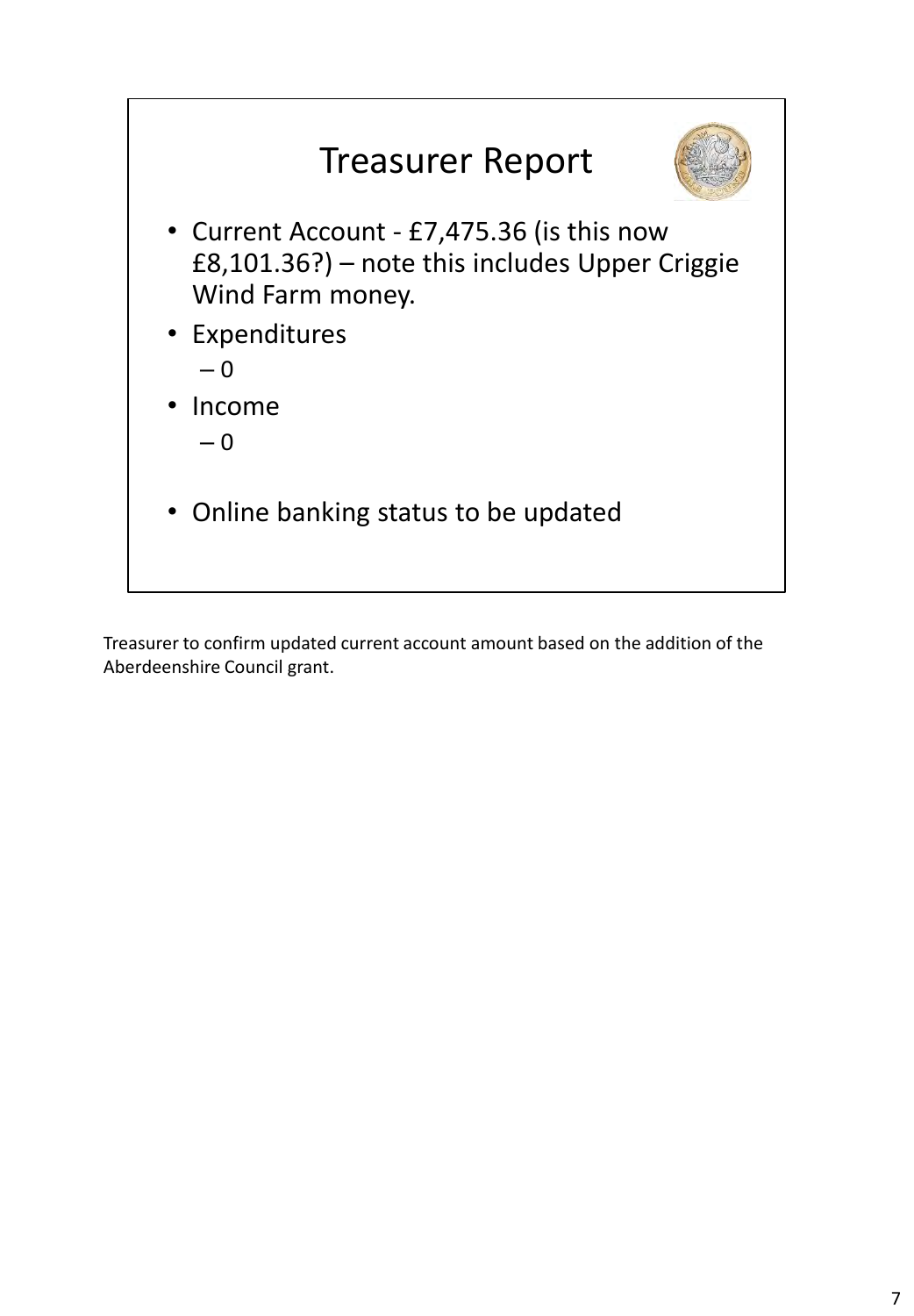

## Planning Applications



Key Application Points

- During this period there was two new applications was submitted, one application was approved and one application did not require approval.
- Fiddes Battery Storage 20MW/hr capacity located next to A90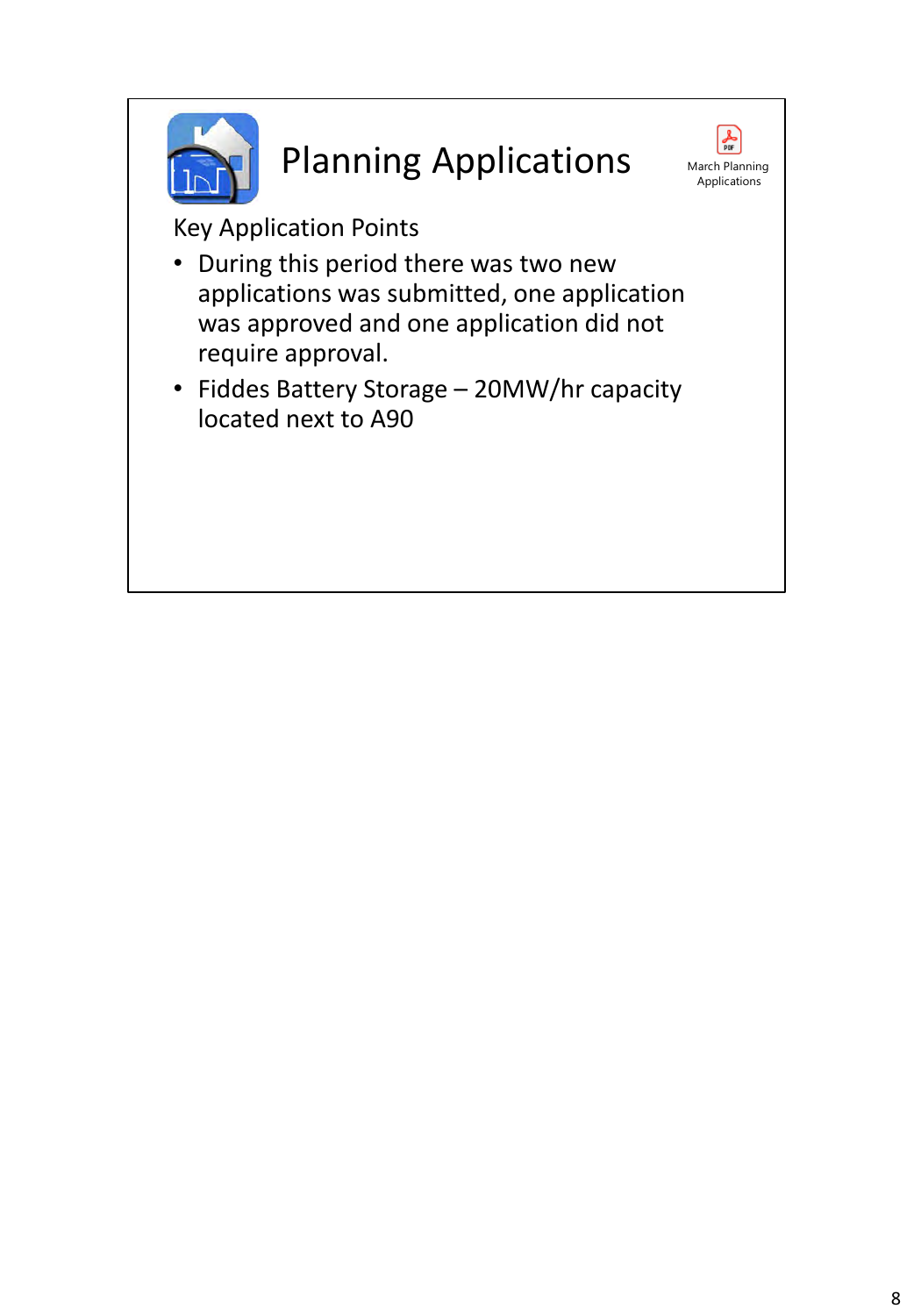

Concerns were raised about the booking system of the waste recycling although generally most people have found the process to be a smooth one.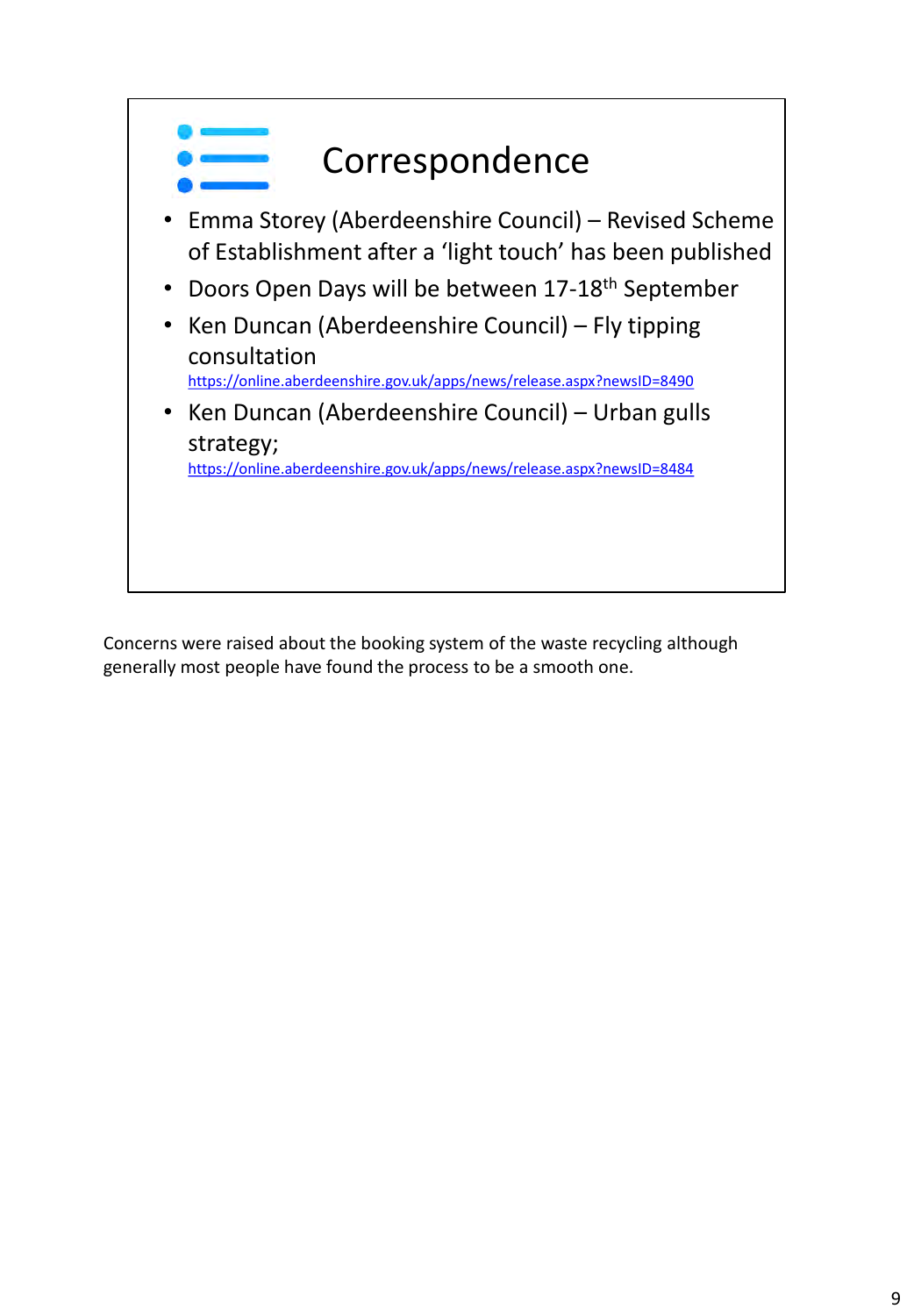

ACTION Duncan – Investigate the SSEN fund to understand how it might be used for our area

The question was asked if it is was potentially possible to built in capacity for Kinneff Hall so there is somewhere for people to go when the power is out in the area.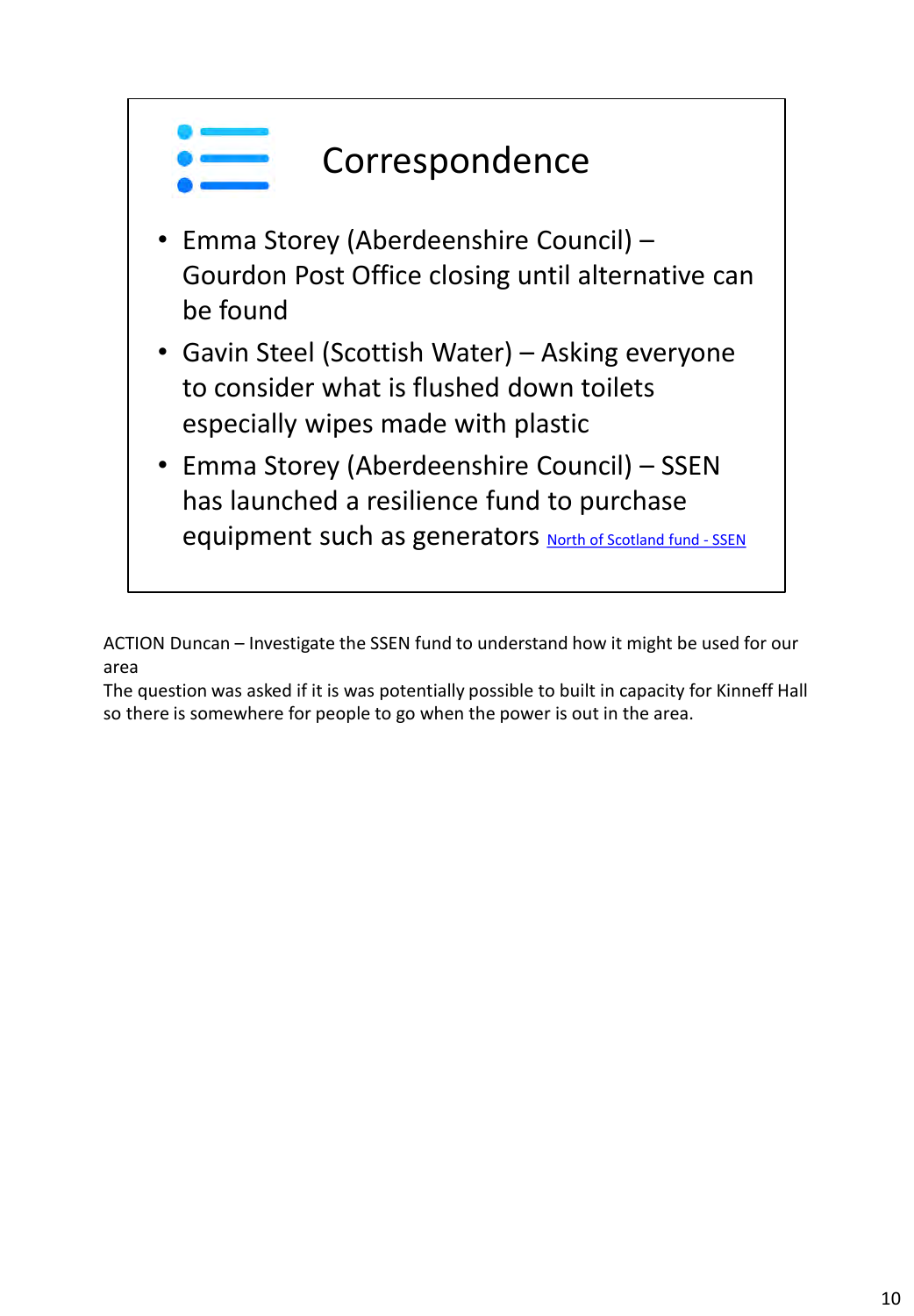# Roads and Transport

•



Potholes that had been fixed previously are already starting to open back up again.

Catterline resilience plan for signage – Aberdeenshire Roads team are suggested to be engaged to progress many of these. ACTION Pieter to contact Aberdeenshire Council.

Nicol of Skene were engaged to enquire as to the cost for replacing the road surface repaired at the Harbour which is owned by Aberdeenshire Council. Who should be approached in regards to this – George Carr mentioned that the Coastal Communities fund could be a potential option for this. Gabions could also be replaced using this fund. It was suggested that the community groups that have a constitution apply for a 'bigger project' – in phases for example over a number of years. £9m was spent on the North of Aberdeen regeneration fund with none spent South of the city which is deemed unfair.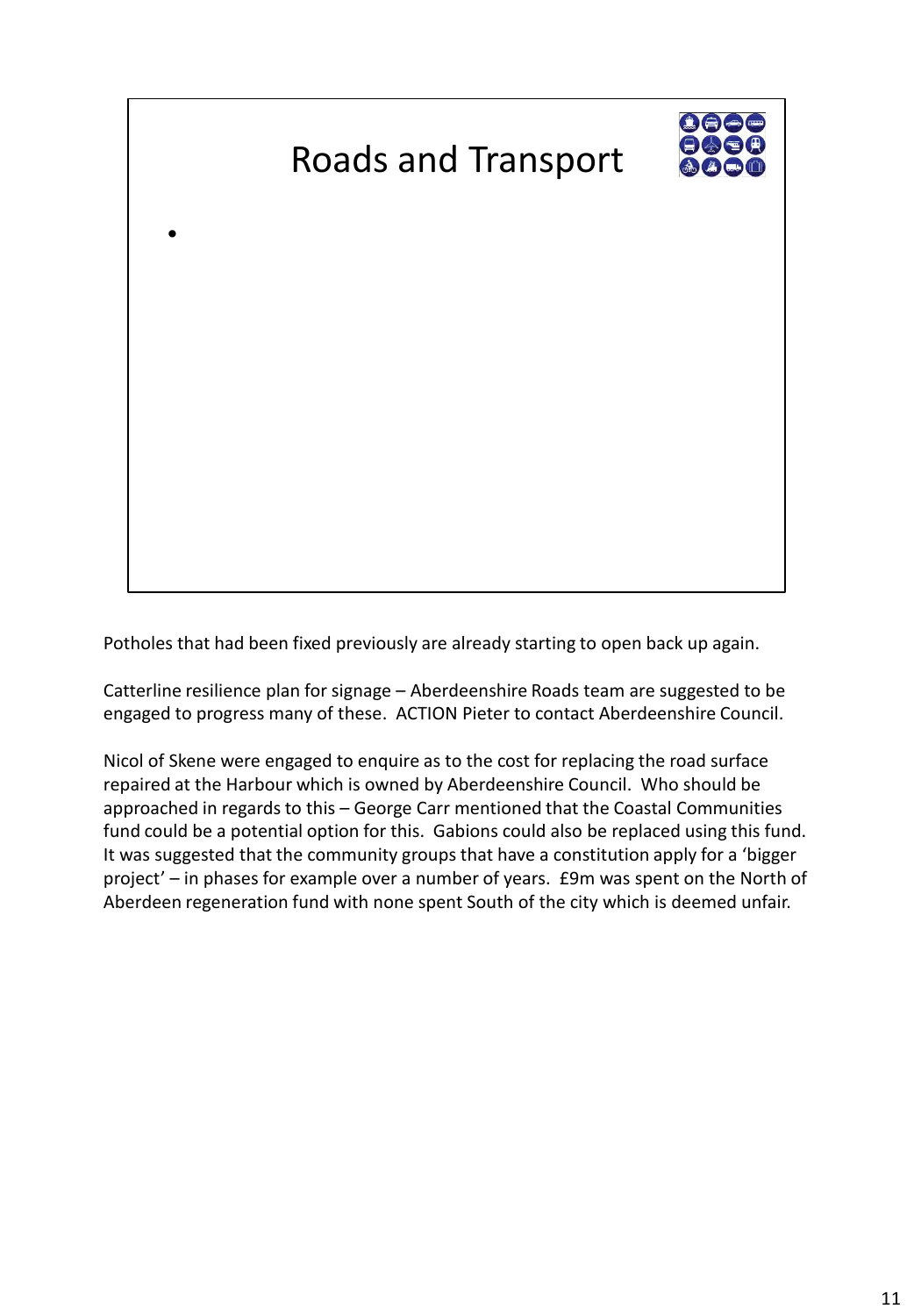